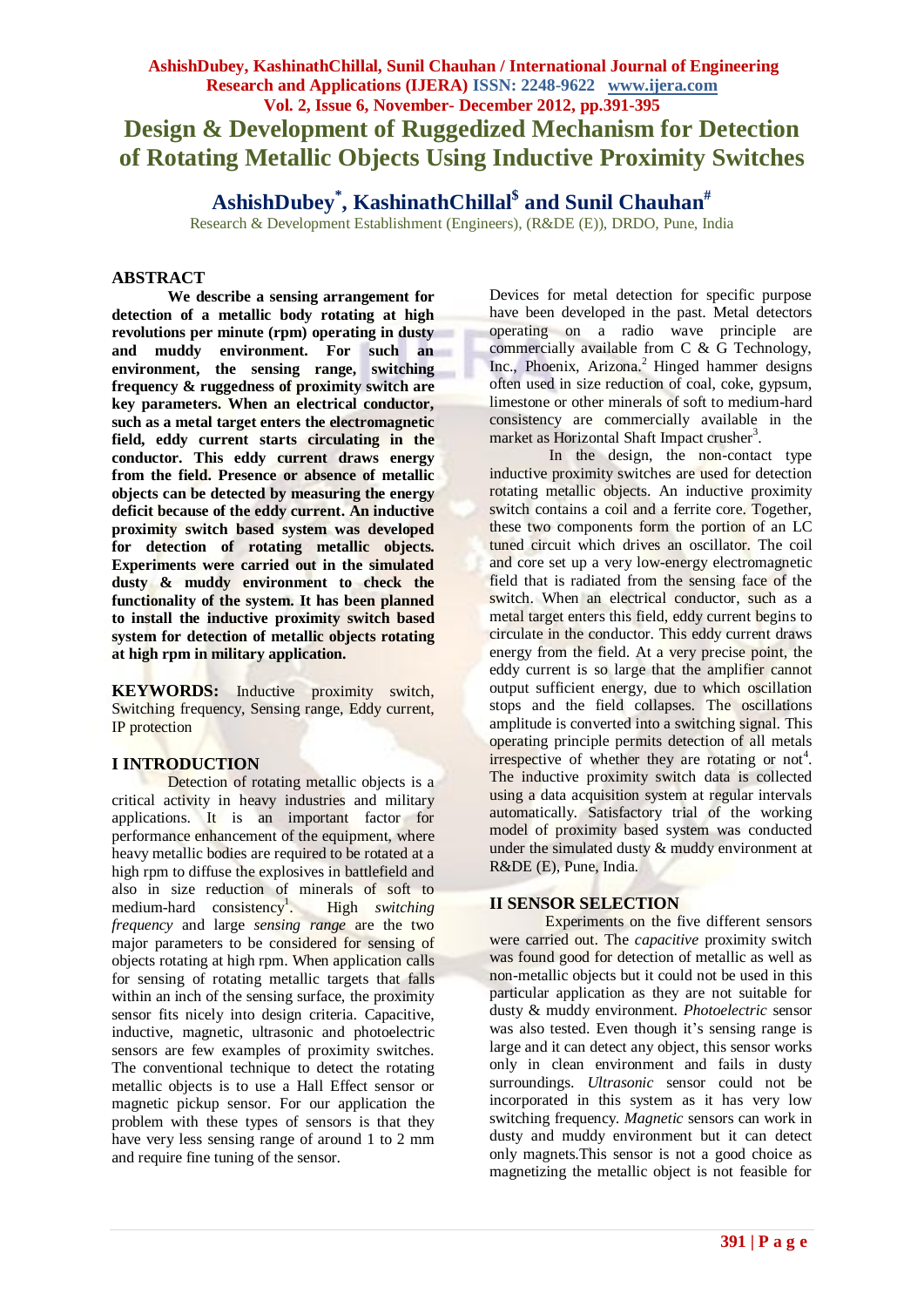our application. The *inductive* proximity switch can easily detect metallic objects and can work in dusty & muddy environment with a moderate sensing range. After testing all these proximity switches, it was decided to use inductive proximity switch ID5055 IFM make as it fulfills all the system requirements. ID5055 has a sensing range of up to 50mm in ideal conditions, switching frequency of 70 Hz, operating voltage of 10 to 36 VDC and with IP67 protection<sup>5</sup>. The selected inductive proximity switch is shown in figure 1.



**Figure 1:** *Inductive Proximity Switch*

#### **III METHODOLOGY**

The experimental model for detection of rotating metallic objects was fabricated with channels and plates as shown in figure 2a. This support structure was fabricated out of standard channel sections. At the bottom, six cushy mounting pads were provided to absorb the vibrations during the operation. The support assembly was mounted on the concrete base and bolted on the M20 studs. The pedestals with bearings were mounted for supporting the rotor shaft. The strengthening was done by providing the gussets.



**Figure 2a:** *Support structure*



**Figure 2b:** *Rotor drum with support*

The frame was fabricated with channel section was welded at the end of support assembly for mounting of the motor.The length of the rotor was 1300mm and diameter was 800mm. The plate thickness was kept at 6mm.

The rotor drum as shown in figure 2b was prepared by rolling 6mm thick MS sheet and was closed at both the ends. The diameter of drum was kept 800mm. The rotor shaft was fabricated with MS material. The shaft was hollow (OD 60mm and ID 52mm) and the ends of the shaft were solid with 40mm diameter for mounting the bearings. Single row deep groove ball bearing of medium duty with Bearing Number- 6308 having 40mm mounting diameter and 90mm outer diameter was used. The dynamic load capacity of the bearing was 41kN. Pin bush type flexible Love joy coupling was used to compensate any misalignment in rotor shaft and motor shaft. Six metallic objects- EN19 were used as shown in figure 3.



**Figure 3:** *Metallic Object*

Objects were mounted on the rotor shaft. Rotor shaft was supported on both the sides by mechanical structure. Proximity switches were mounted on the adjustable screw mechanism. The distance of the objects from the sensor was adjustable with the help of screw mechanism. The purpose of designing a cylindrical structure was to create dusty & muddy environment by filling sand and mud inside the drum. 3-Phase induction motor was used to rotate the shaft on which metallic objects were mounted. Motor having 15 KW power and max rpm of 1460 with supply voltage of 415 volt was used<sup>6</sup>. The mechanical setup is as shown in the figure 4. Two separate power supplies were used, one for switches & another for microcontroller circuit. The reason for using two different power supplies was to isolate the sensor power supply from the microcontroller supply. Motor drive was used to control the speed & torque of the induction motor. Electronic circuit setup is as shown in figure 5.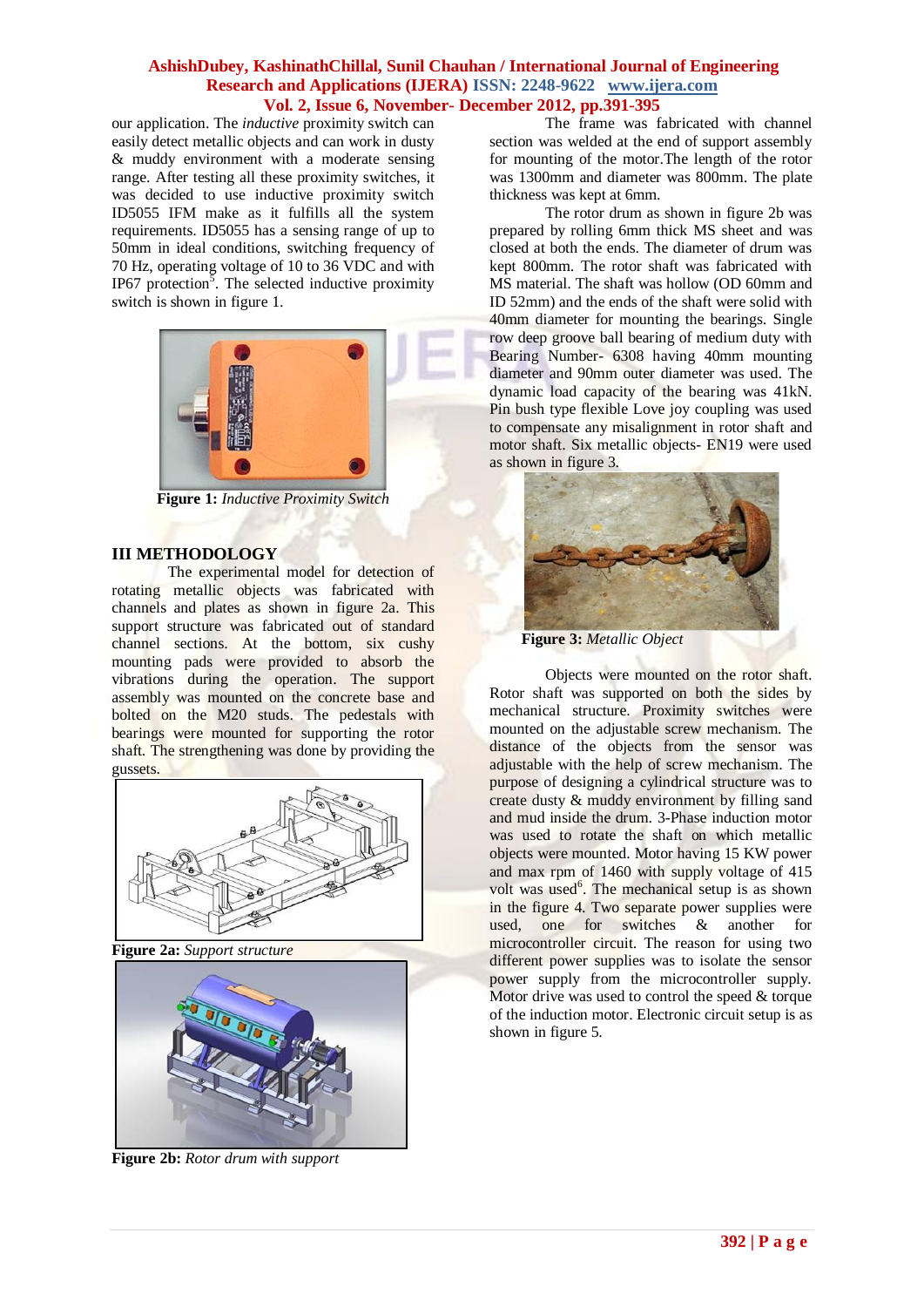

**Figure 4:** *Mechanical Experimental setup*



MMI for Drive & Data Logger Microcontroller Circuit Motor Drive Power supply for sensors Power supply for Microcontroller

Inductive Proximity Switch

Motor

3-Phase Induction

Adjustable screw

mechanism

**Figure 5:** *Electronic circuit setup*

The electronic system consisted of 6 inductive proximity switches which were used to detect the metallic objects. The opto-isolator ILQ74<sup>7</sup> was used for signal conditioning  $\&$ isolation. It shifts the voltage level and provides isolation between input & output. Incoming proximity signal is applied to the input terminal of the opto-isolator. The photo transistor was configure d in common emitter mode. The circuit of opto-isolator is given in figure 6.

Re-triggerable monostable multivibrator  $CD54HC4538<sup>8</sup>$  was used for increasing the duty cycle of the input pulse coming from sensors. The input  $\&$  output of the re-triggerable monostable multivibrator is shown in the figure 7.



**Figure 7:** *Input & Output of monostable multivibrator*

The microcontroller  $LPC2148^9$  was used for decision making and data acquisition. The electronic system block diagram is shown in figure 8 and the microcontroller circuit is shown in figure 9.



**Figure 8:** *System block diagram*

A modular software was written in C language for ARM7 based LPC2148 microcontroller. The software scans the input ports for sensor data at predefined interval and gives suitable indication to user/operator about the presence or absence of metallic objects through LEDs & LCD. Software had the provision for logging the sensor status information over a serial port for offline analysis. A timer of 100ms was implemented for periodic scanning of sensors input. An ISR executes whenever the 100ms timer expires. Timer flag is set in the ISR which indicates expiry of 100ms time. The flowchart as shown in figure 10 was implemented to conclude the presence or absence of metallic objects.



**Figure 9:** *Microcontroller Circuit*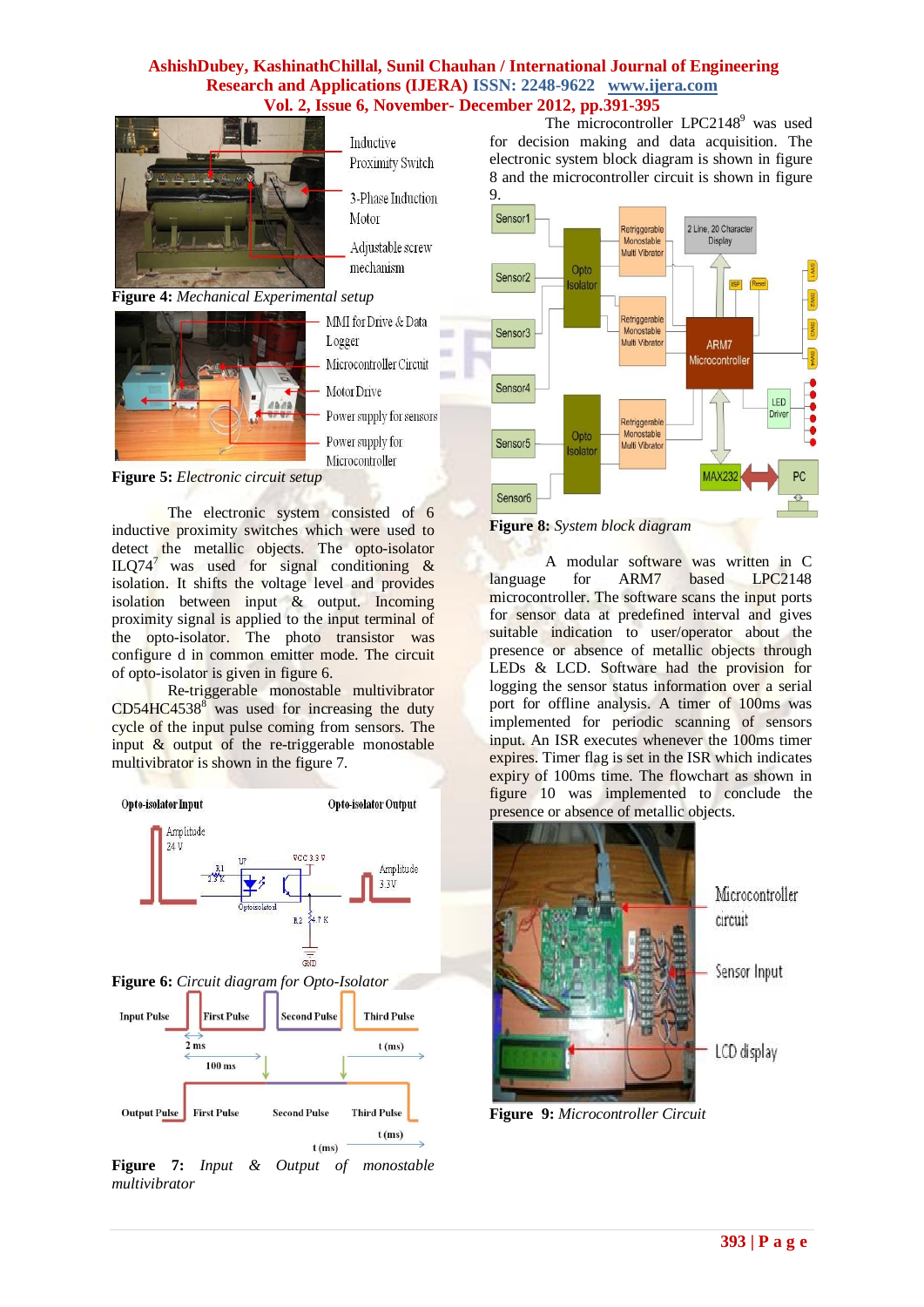

**Figure 10:** *Flow Chart*

#### **IV RESULTS & DISCUSSIONS**

The experiments were carried out to check the proper functioning of the system for detection of metallic objects rotating at a high rpm using inductive proximity switches. Based on the algorithm developed, the data was collected. Experiments were carried out at different motor speeds ranging from 50 to 600 rpm. Also, the tests were conducted with all the six objects present and then removing objects at random. The detail of the experimental data collected is given in table1. Figure 9 shows the absence of objects  $4 \& 6$  as per Sr. No. 7 of Table1. Experiments were also carried out to select the optimum sensing range of the switch. It was found that the switches work up to a maximum range of 30mm. The object distance from the switches for the data shown in table1 was kept 30mm. The same distance was achieved when the environment was dusty and muddy. This concludes that there is no effect of the environment on the sensing range of the inductive proximity switches.

The dimension of the sensor used was 92mm x 80mm. The size of the sensor was quite large because of the requirement of high sensing range. The size of the sensor selected cannot be more than the size of the object to be detected, as it will increase the chances of false triggering by the adjacent objects. Therefore, it is required that object size and distance between the two adjacent objects is sufficient enough so as not to false trigger.

#### **V CONCLUSION**

We have successfully developed a ruggedized mechanism for detection of rotating metallic objects which can work in dusty & muddy environment. Results obtained from the experiments give satisfactory results. We found that the inductive proximity switch is a reliable solution when application calls for detection of rotating metallic objects in dusty & muddy environment.

#### **VI ACKNOWLEDGEMENT**

The authors wish to thank Dr. S. GuruPrasad, Sc 'G', Director R&DE (E) for his encouragement and co-operation to publish this work. We also express our sincere thanks to Mr. Ansari A. N., Sc 'F', Mr. Guru Prasad, Sc 'F' and Mr. Piyush Kumar, Sc 'E' for their constant encouragement and scientific discussions.

| Table1. Experimentally generated data |            |               |               |               |               |               |               |                                     |
|---------------------------------------|------------|---------------|---------------|---------------|---------------|---------------|---------------|-------------------------------------|
| Sr.                                   | <b>RPM</b> | <b>Sensor</b> | <b>Sensor</b> | <b>Sensor</b> | <b>Sensor</b> | <b>Sensor</b> | <b>Sensor</b> | <b>Remarks</b>                      |
| No.                                   |            | No.1          | No.2          | No.3          | No.4          | No.5          | No.6          |                                     |
|                                       |            |               |               | Y             |               |               | V             | All objects present                 |
|                                       |            |               | $\mathbf v$   | Y             |               |               | v             | Object No. 4 is absent              |
|                                       |            |               | $\mathbf{v}$  | N             | $\mathbf{v}$  | $\mathbf{v}$  | $\mathbf v$   | Object No. $1 \& 3$ are absent      |
|                                       | 400        | N             |               | v             | N             |               | $\mathbf v$   | Object No. 1, 2 & 4 are absent      |
|                                       |            |               | N             | Y             | N             |               | N             | Object No. 1, 2, 4 $& 6$ are absent |
|                                       |            | $\mathbf{v}$  | N             | Y             | $\mathbf v$   | N             | $\mathbf v$   | Object No. $2 \& 5$ are absent      |
|                                       |            |               |               |               | N             |               | N             | Object No. 4 $& 6$ are absent       |